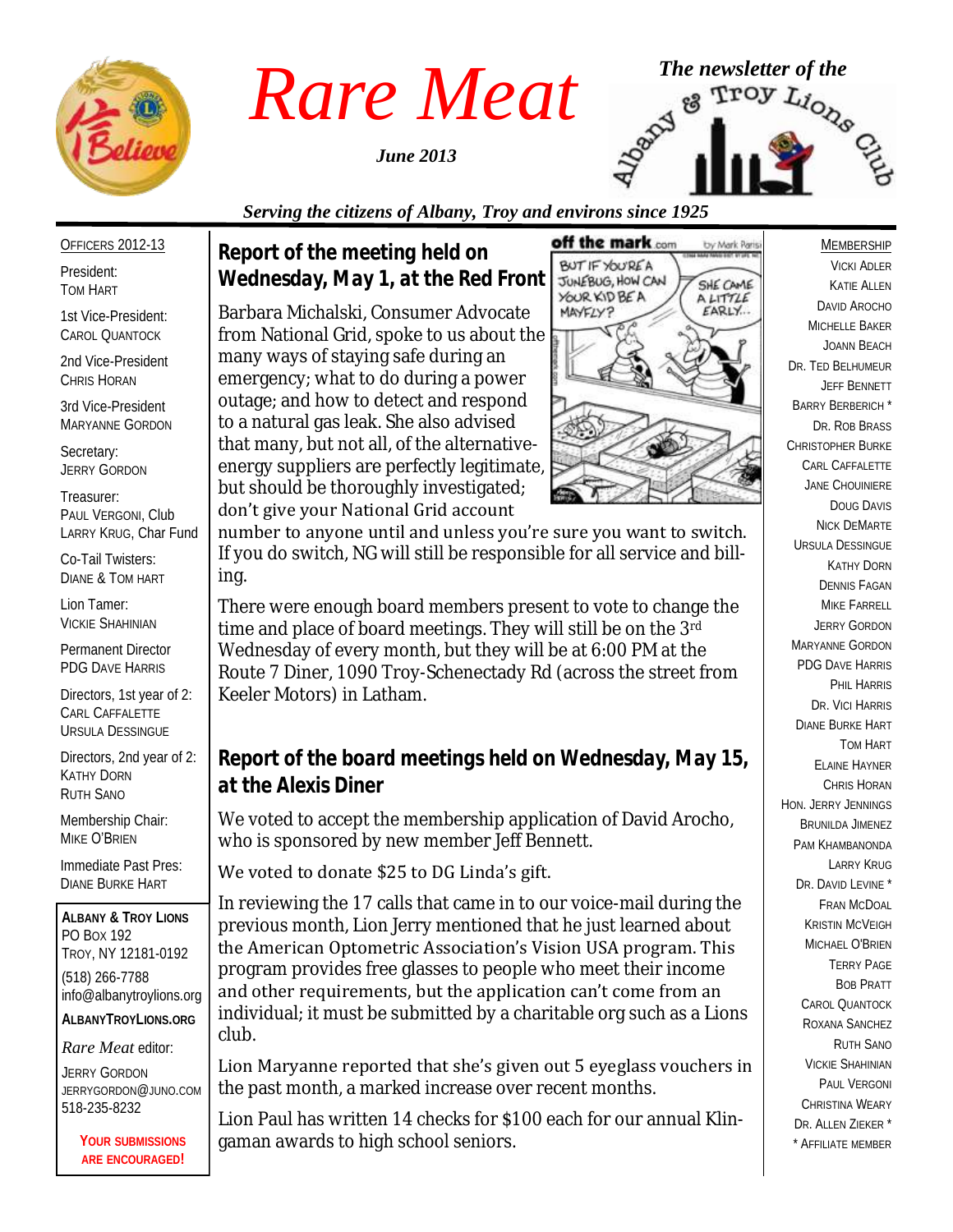We voted to donate \$225 to the Sight Society's annual golf tournament. This will get us a tee sign and a ¼-page ad in their program book.

### We voted to donate \$25 to St. Paul's Center.

We received a donation of \$100 from Miller Hill-Sand Lake Elementary School faculty and staff in Averill Park in appreciation for all the eyeglasses that we have provided to their needy students over the years.

Lion Jerry read a thank-you note from HOBY for our contribution to their leadership program, and one from a woman for whom we provided eye surgery at the Lions Eye Institute.

# Bring a potential member to a meeting

# *Our next meeting ...*

Our annual **Installation Dinner** will be on **Wednesday, June 5**, at Valente's Restaurant, 315 8th St in Watervliet. We'll gather at 6:00 PM for an "attitude adjustment hour," followed by dinner at 7:00. We'll order off the menu and get separate checks. This is one of our two mainly social events (the other is the holiday party in December), so please make every effort to be there with your significant other. Along with installing our new officers for next year, we'll be inducting three new members. Call in your reservation to Lion Kathy Dorn (783-0157) as soon as you can, but certainly no later than Sunday, June 2.

This is our last general meeting until September, although the board will be meeting over the summer.

# *KidSight*

KidSight screenings are slowing down for the summer. There are no big ones in June.

### *Dues …*

You got your dues statement for the 2013-14 Lions Year at the end of March, in accordance with our new policy. If we haven't received your payment by **June 24** and you haven't contacted Lion Paul to make special arrangements, we will assume you're resigning and your membership will be cancelled.

Be a good Lion and get your check to Lion Paul promptly, please.



Our next **BLOOD DRIVE** will be **Monday, July 1, from 1-6 PM** at Michael's banquet House, 1019 New Loudon Rd, Latham. We need volunteers:

- $\bullet$  To make phone calls in the week or two before the drive,
- $\bullet$  To work at the registration desk and the canteen at the drive,
- ◆ And to donate blood.

If you can do any or all of these, please sign up with Lion Carol at **cquantoc@nycap.rr.com** or **664-3901**.

*Future blood drives: September at TBD; December at Holiday Inn Express; March at TBD.*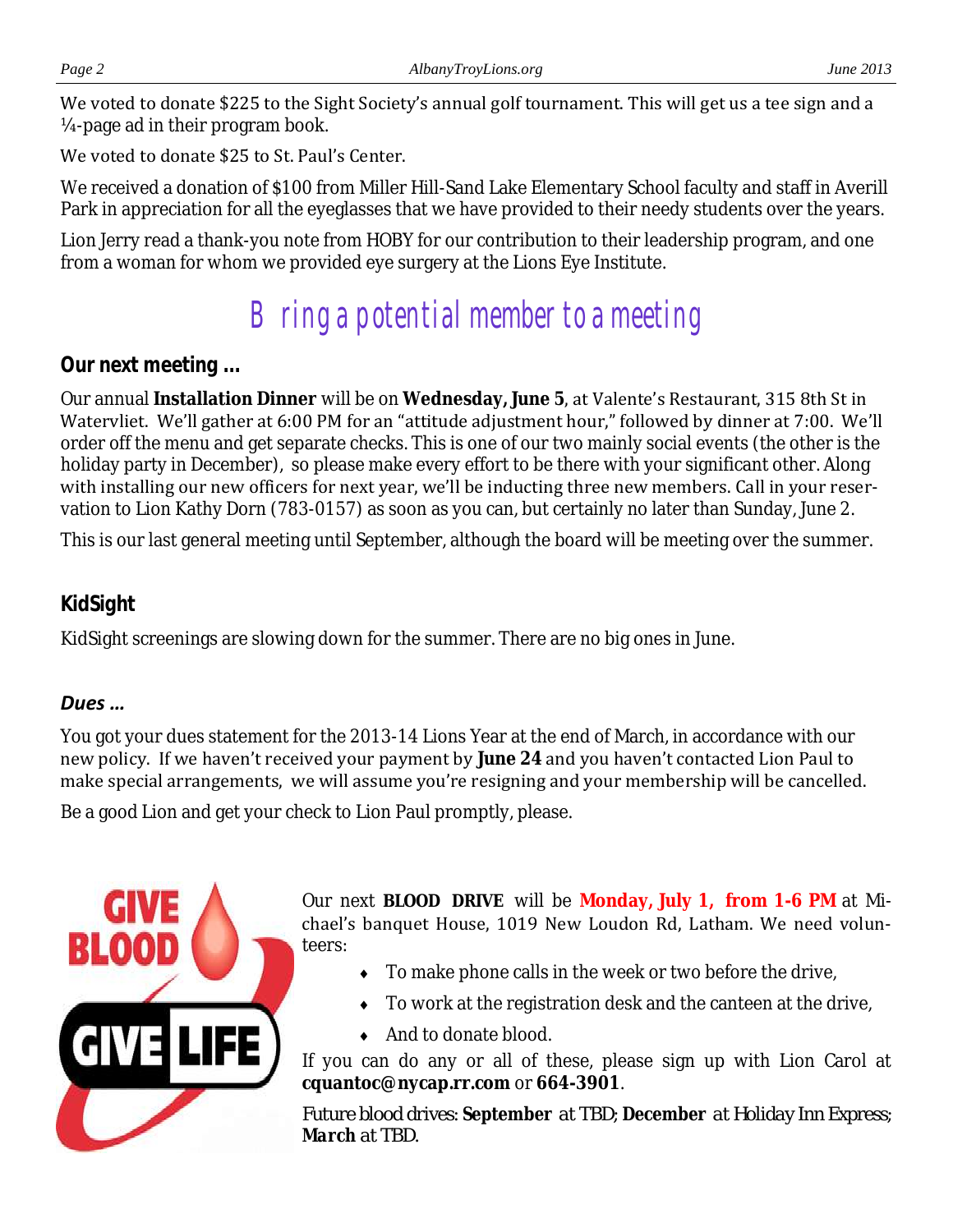### *A Report on Joseph's House that should have been in last month's issue*

#### *By Lion Terry Page*

Several weeks before our last Joseph's House Sunday night dinner on April 21, 2013, Paul Dellio, a lead person for Joseph's House, was consulted.

Joseph's House is losing 2 major leaders One is the very long-time (22 year) Director, Tracy Neitzel, who is leaving this June. Tracy has supervised the construction or renovation of 3 buildings—The Lansing Inn in Lansingburgh, Joseph's House at 74 Ferry Street, and Hill Street Inn on Fourth. She is leaving behind a reputation for helping those in need, not only for food and shelter, but also for loving support, with dignity and respect. She is unsure what new adventures await her. She will be honored in June at the Franklin Plaza. For tickets call Patti at 874-1247. Tracy replaced the equally amazing founders of Joseph's House AND Bethany Hospitality Center, Sister Rita Shawn and Sister Maria Cokely.

Paul Dellio is retiring this fall after many years with Joseph's House. While he has worn many hats, he is currently editor/writer of OUR HOUSE, the newsletter of Joseph's House. He is also coordinator of critically-needed volunteers at THE INN FROM THE COLD. That is a program where every single night during the winter, a consortium of 6 downtown Troy churches and Joseph's House provides warmth, shelter and supper for homeless men, so they can survive our cold winters.

Both of these leaders will be sorely missed. May their futures be blessed and meaningful!

It was Paul Dellio who suggested that the menu for our April 21st Sunday night dinner should be pasta, sauce, meatballs, salad and Italian bread. Since we usually order from the Red Front, Famous Frannie took our order. Then we located Larry Krug, who is treasurer of our Charitable Fund but is on assignment with FEMA. We had to catch him here on a weekend to write our checks, which we sent to Frannie at the Red Front.

Jackie Rivera, a weekend supervisor at Joseph's House, welcomed me to the shelter about 4: 20 on the 21<sup>st</sup>. She is an enthusiastic person who was also interested in our Lions eyeglass program. About 4:45 the dinner arrived, along with 2 hardworking regular volunteers, sophomores from Siena. About 40 residents began to line up at 5:00 to be served by Jackie and the Siena students. The number was down to 40 that day because the "Inn from the Cold" program had just ended for the season the week before.

But those 40 enjoyed a delicious meal from the Albany & Troy Lions! We were grateful to have had working with us Jackie and the 2 Siena sophomores. It was heartwarming to watch the 2 hard-working New Jersey young people, who clearly had already done volunteering for Joseph's House many times before our April Sunday night. There is indeed hope for the future!

### *On a more personal note …*

Lions Maryanne & Jerry Gordon have are off to OH for a grandson's high school graduation at the beginning of June and to CT for a granddaughter's at the end of June. Next year, they'll have grandkids at Siena, Sage Nursing, U of Tampa, Technion (Israel Institute of Technology), U of Kentucky and UNC/ Wilmington. I hope some of all those smarts rub off on Maryanne & Jerry.

> Visit your club's web site: **ALBANYTROYLIONS.ORG**, your district web site: **20Y2LIONS.ORG**, and International's web site: **LIONSCLUBS.ORG**.

And remember to do your on-line shopping at **ALBANYTROYLIONS.PENNIESATATIME.COM**